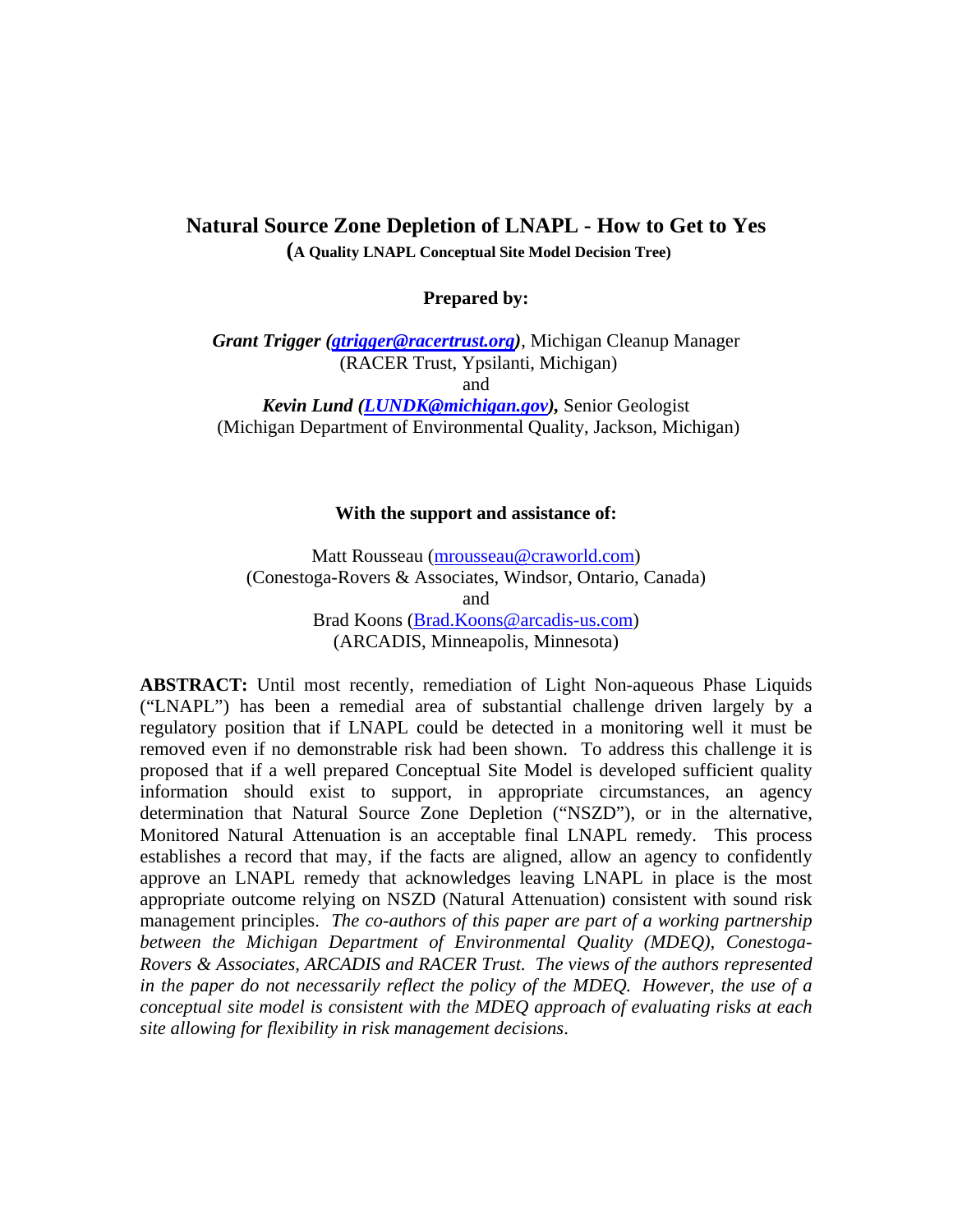**PROLOGUE.** The Revitalizing Auto Communities Environmental Response (RACER) Trust was formed by the New York bankruptcy court with the active support of lead regulatory agencies in 14 States (and U.S. EPA) to cleanup and redevelop properties in 89 locations formerly owned by General Motors Corporation. While RACER works closely with each lead regulatory agency across its portfolio of sites, the bulk of RACER's sites requiring remedial work (39 of 60) are in Michigan. RACER's two largest budgets (sites) in Michigan (combined over \$65 million) are for sites dominated by LNAPL issues. Consequently, RACER has worked with Kevin Lund, the lead MDEQ Project Manager for the former Willow Run manufacturing site on the development of an analytical and decision process to determine the most appropriate remedial solution for the Willow Run site. That effort led to the development of the attached flow chart and decision process that could be applicable to any LNAPL remedial evaluation.

**INTRODUCTION** Environmental regulatory policy has historically required aggressive/active removal of LNAPL from soil and groundwater. This policy was largely driven by limited knowledge of LNAPL subsurface behavior and a concern that LNAPL could be an infinite source of environmental impact. Consequently, managing LNAPL in place and allowing natural attenuation through Natural Source Zone Depletion ("NSZD") was not considered a reliable or appropriate remedy. As knowledge of LNAPL behavior has improved and policy is shifting, an LNAPL Conceptual Site Model Decision Tree has been developed that considers health risk issues and LNAPL plume expansion risk when making corrective action decisions. Improved site/remedial management decisions can be made using a comprehensive LNAPL Conceptual Site Model ("LCSM"). A robust LCSM provides all stakeholders with increased confidence in the reliability and appropriateness of corrective action decisions, whether through aggressive LNAPL remediation or a more sustainable approach relying on NSZD.

**BACKGROUND/OBJECTIVES** Numerous sites across the country are contaminated by various types of petroleum substances (LNAPL) with a common site characteristic; no matter how much effort is expended it is not practical or cost effective to remove all of the LNAPL. Consequently, regardless of the technology applied (with rare costly exception) residual LNAPL will remain on the site. Because it is inevitable that most LNAPL sites will include NSZD as a component of the final remedy, it is important to determine the point at which NSZD makes sense within the overall remedial strategy (after, or in lieu of, implementation of engineered systems).

**LCSM** The Interstate Technology & Regulatory Council ("ITRC") LNAPL work, "*Evaluating LNAPL Remedial Technologies for Achieving Project Goals, December 2009"*, is creatively combined with the ASTM E2531-06(2007) *Standard Guide for Development of Conceptual Site Models and Remediation Strategies for Light Nonaqueous-Phase Liquids Released to the Subsurface*. The resulting decision tree (flow chart) describes how the information from the site characterization process, and assembled to form the LCSM, is used to orderly evaluate the composition and saturation concerns ITRC identified for LNAPL.

The LNAPL Decision Tree process promotes a more sustainable approach to LNAPL management through the incorporation of the following fundamental concepts: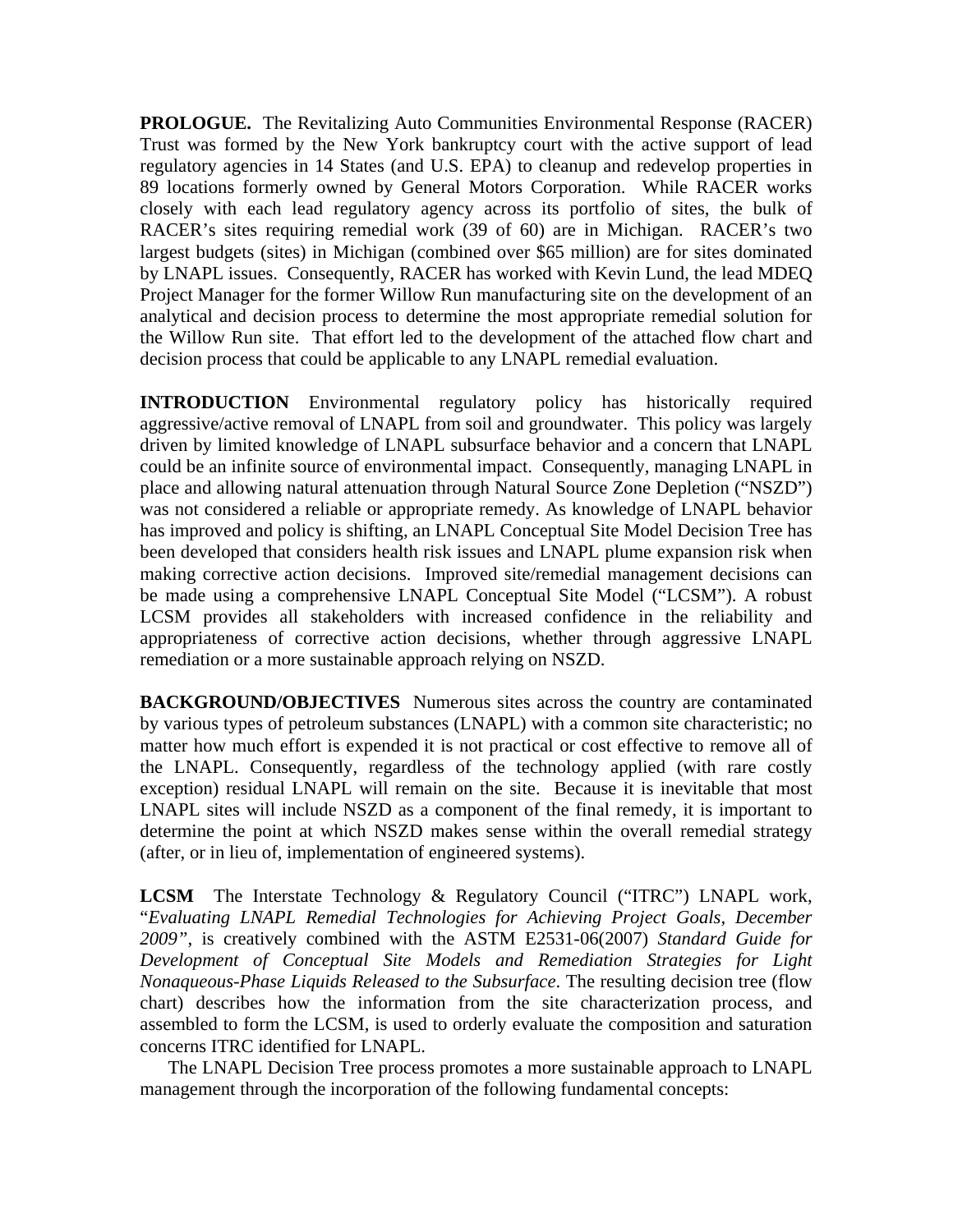- Specific remedial drivers are established based on a comprehensive and technically sound LCSM. The rationale is that better (and often times more) site characterization data will result in more appropriate and ultimately more effective LNAPL management strategies (less cost, more benefit).
- Active engineered systems are not assumed in advance. Rather, the significant technical limitations of LNAPL remediation are acknowledged, and potential costs and benefits of active remedial systems are scrutinized against other LNAPL management options such as different types of controls and/or NSZD.

As previously noted, the effectiveness of the Decision Tree process hinges upon the development of a technically-sound LCSM. The level of complexity of the LCSM and sophistication of the techniques employed in its development will mimic the complexity of the site. That is, more complex sites with a higher degree of potential exposure scenarios may require more data and potentially more sophisticated means to obtain the data. In addition, we now know that many of the commonly held assumptions regarding LNAPL sites will not be true in many cases. For example, the following points represent common misperceptions regarding LNAPL bodies:

- LNAPL bodies always possess the potential to migrate In fact; the opposite is generally the case since an LNAPL body's ability to migrate/expand dissipates fairly quickly once a release is stopped. As such, many (if not most) LNAPL bodies will be found to be stable (not migrating).
- A significant fraction of an LNAPL body can be recovered However, in practice, the fraction of an LNAPL body that will be potentially mobile and/or recoverable is typically quite low.
- LNAPL bodies will act as a continuing source of dissolved and/or vapor phase impacts – which is heavily dependent on LNAPL type and degree of weathering/degradation (NSZD). However, experience has shown that many LNAPL bodies produce limited levels of dissolved and/or vapor phase contamination that are either undetectable or well within risk-based screening levels. In addition, LNAPL constituents are depleted over time through NSZD processes because, in part, LNAPL is not an infinite source.

Clearly, a more sophisticated approach to LNAPL remedial evaluation is needed to move beyond past practices in order to build a sound LCSM, particularly if we are to take a more sustainable risk-based approach to LNAPL management. The first page of the LNAPL Decision Tree document (Figure 1) provides a quick reference to potential elements of a comprehensive LCSM, as well as possible evaluation techniques and associated metrics. The development of the LCSM is discussed in more detail in numerous LNAPL guidance documents, most notably ASTM (2007) and ITRC (2009). The LCSM should answer the hard questions such as:

- Is the LNAPL really at risk of migrating?
- How much of the LNAPL might actually be mobile and/or recoverable?
- Are there really any potential risk exposure scenarios if the LNAPL stays in place?

These are certainly not the only questions that will need to be answered, and there are obviously important non-technical questions that require consideration as well (regulatory requirements, other stakeholder interests). However, these are key when it comes to a sustainable risk-based approach. With the hard questions answered (in a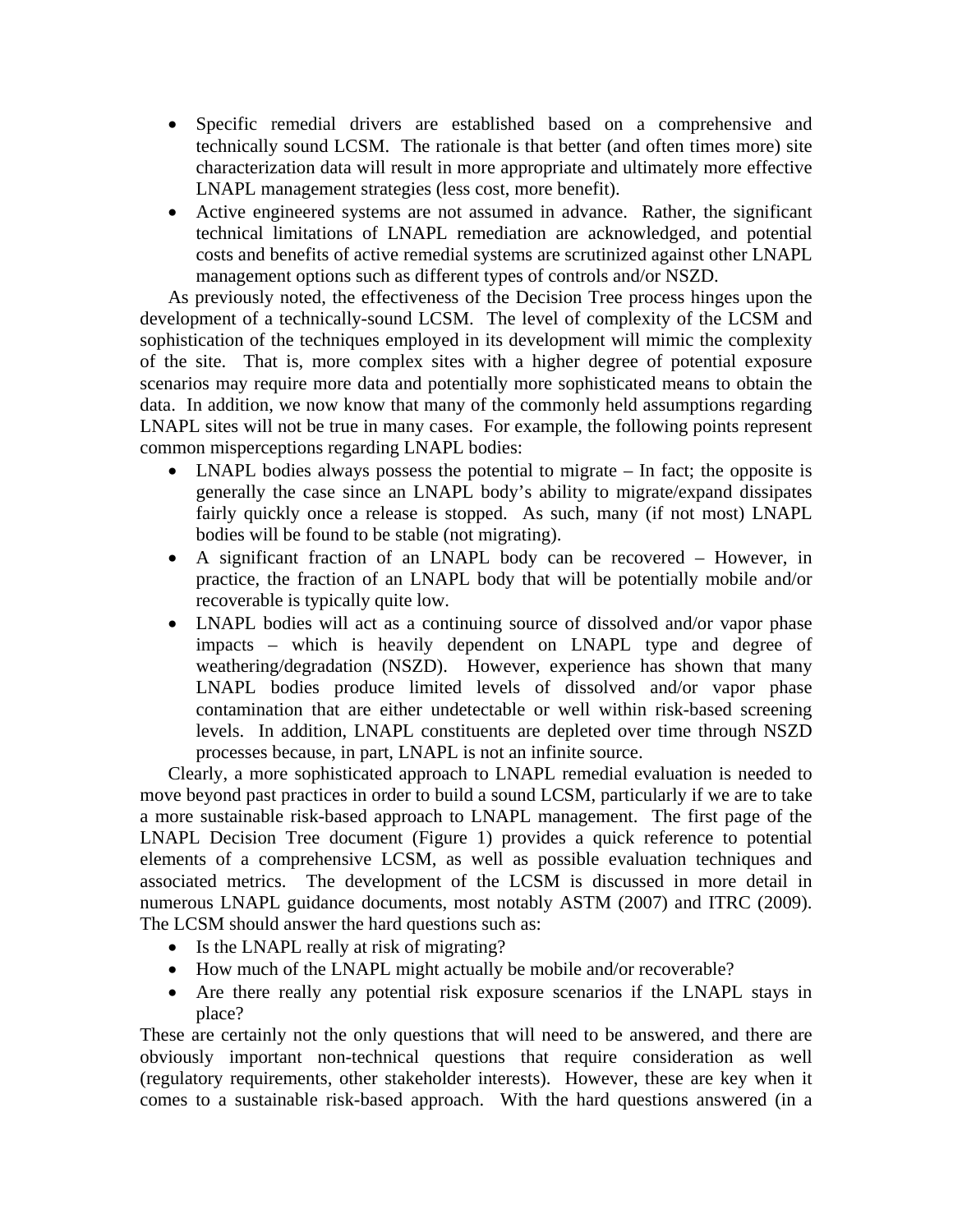science-based manner), the remedial drivers become clear and the remedial decisionmaking process dictates the formation of the overall strategy for the site.

**DECISION TREE** The Decision Tree (page 2 of Figure 1) follows two concurrent paths based on the nature of the LNAPL concern. Consistent with ITRC, the concurrent paths are designed to independently consider compositional concerns and saturation-based concerns. Compositional concerns represent 'traditional' risk-based drivers where a change in LNAPL chemistry may be advantageous to limit dissolution, volatilization, etc. of petroleum constituents (ITRC, 2009). Examples of compositional change techniques include enhanced biodegradation, in-situ chemical oxidation and air sparging. Non-risk or aesthetic drivers typically represent saturation-based concerns where the reduction of LNAPL saturations may be warranted to mitigate some issue with LNAPL mobility or migration (ITRC, 2009). Saturation-based remedial techniques are therefore based on the mass recovery of LNAPL. It is important to separate these two paths since the strategy to deal with one will often be ineffective at addressing the other (with some exceptions, of course). For example, saturation reduction through LNAPL recovery will seldom reduce a compositional risk since the mole fraction of the COCs in the LNAPL remains unchanged and it is unlikely that a significant fraction of the LNAPL body will be removed (i.e., neither the magnitude or longevity of the compositional risk will be effectively mitigated). In terms of sustainability, the cost-benefit considerations included in both branches of the Decision Tree are intended to consider potential costs and benefits such as remediation risk, environmental impact, and societal factors that may not typically have been included in LNAPL remedial decision-making process.

Because residual LNAPL in soils and groundwater is essentially inevitable active LNAPL removal will generally provide limited net benefit. It is likely that many of the LNAPL remedial efforts of the past produced little risk reduction benefit and may have through energy and resource consumption caused more harm than good. The cost-benefit considerations integrated into the Decision Tree seeks to avoid this by applying sustainability and risk-based thinking not only to the LNAPL body, but to the potential remedial activities themselves.

**COMPOSITIONAL CONCERNS** The decision-making process on the compositional side of the Decision Tree (page 2 of Figure 1) is guided by the following thought process:

- Risk due to the presence of LNAPL is not assumed; rather, the Decision Tree treats LNAPL and other phases of contamination equally in terms of the potential for compositional risk. Consequently, 'no further action' with respect to compositional considerations would be appropriate in the absence of compositional risk notwithstanding the presence of LNAPL.
- The benefit of the implementation of a full-scale compositional change technique or partial treatment/removal (i.e., 'hot spot' treatment or removal) is scrutinized against the use of controls. In other words, the potential benefit of active LNAPL compositional change remediation is weighed against the potential costs in terms of the associated expenditure of financial and natural resources, the risks involved in implementation, and the contamination potentially resulting from the remedial action (i.e., sustainability considerations). The net environmental benefit of active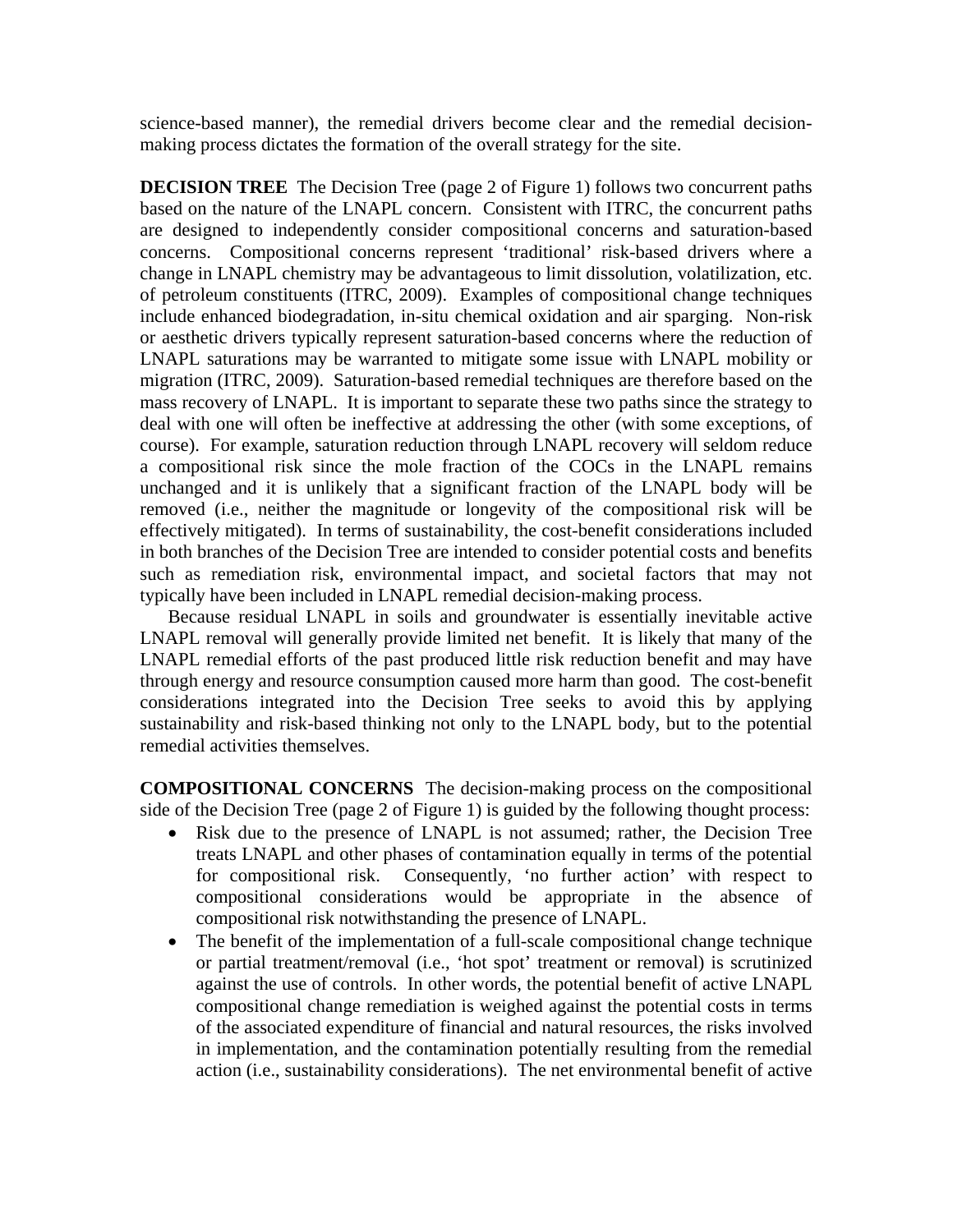engineered LNAPL remedial systems is scrutinized in terms of whether a significant level of risk reduction can be achieved compared with NSZD.

**SATURATION CONCERNS** The saturation side of the Decision Tree is configured to scrutinize the need for and benefit of LNAPL mass recovery on several different levels because such a recovery effort has a significant potential to be an unsustainable and generally unbeneficial activity. The general concepts are summarized as follows:

- The need for LNAPL saturation reduction and/or controls where LNAPL is migrating (i.e., the footprint of the LNAPL body is expanding) is acknowledged.
- The benefit of LNAPL mass recovery where an LNAPL body is stable is much less obvious and the question of when LNAPL recovery might still make sense in this very common case (recall LNAPL is usually found to be stable).
- If LNAPL is deemed to be potentially mobile according to an observation of LNAPL in wells or other lines of evidence, the potential recoverability is evaluated via a metric such as LNAPL transmissivity. LNAPL transmissivity is becoming a widely used metric that provides a standardized way to evaluate whether some minimum LNAPL recovery rate can be maintained at a given well/site such that LNAPL mass recovery might be considered technically feasible (see ASTM, 2013). However, the Decision Tree takes it a step further before concluding LNAPL is 'readily recoverable' by including a consideration of the overall fraction of the LNAPL body that may be recoverable. In other words, the ability to maintain some minimum LNAPL recovery rate (with transmissivity as a surrogate for recovery rate) does not necessarily mean that a significant portion of an LNAPL body would be recovered should a recovery effort be implemented.
- Where LNAPL is concluded to be 'readily recoverable', the potential benefit of the activity is examined in a similar manner to the cost-benefit decision point on the compositional branch of the Decision Tree. This type of examination is perhaps more complicated in terms of LNAPL recovery than it is with compositional change since the actual benefit of the activity is much less clear and potentially much more difficult to quantify. For example, the only real benefit of LNAPL recovery may be a societal benefit or sense of doing something other than nothing (even though the actual change in conditions is likely to be negligible and NSZD processes are likely to efficiently address site conditions). Such benefits, however, are very difficult to monetize for cost-benefit purposes. The core concept is to rigorously evaluate what LNAPL recovery might actually accomplish and to implement it when a net benefit can be demonstrated over NSZD alone. This ensures a much more sustainable approach than what has typically been the case with LNAPL.

**CONCLUSIONS** Experience has demonstrated that removing LNAPL for the sake of removing LNAPL has not produced material risk reduction. With increased recognition of the benefits and effectiveness of NSZD a decision process that provides a record in support of reliance on NSZD is overdue.